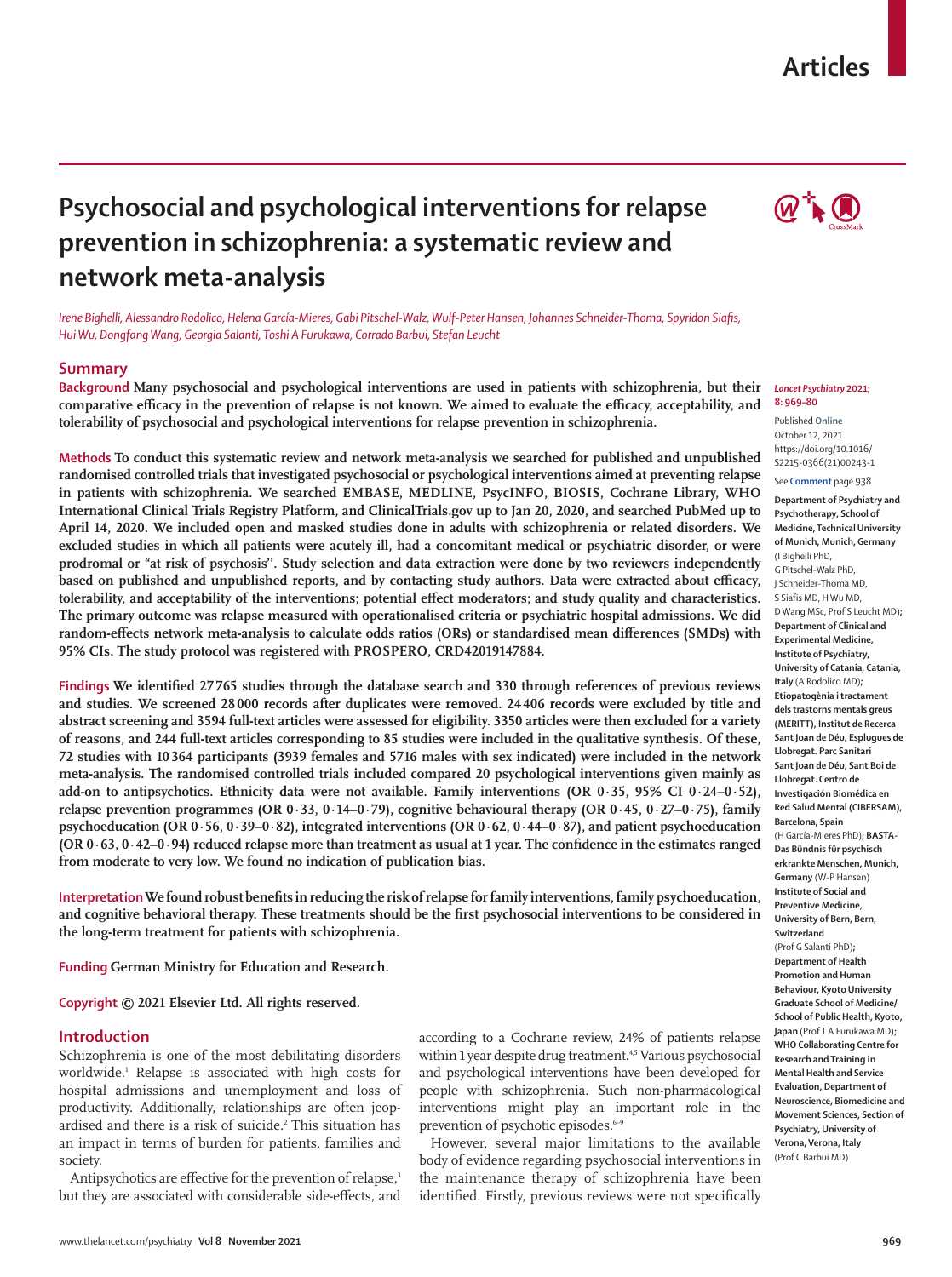Correspondence to: Prof Stefan Leucht, Department of Psychiatry and Psychotherapy, School of Medicine, Klinikum rechts der Isar, Technical University of Munich, Munich 81675, Germany **stefan.leucht@tum.de**

## **Research in context**

## **Evidence before this study**

Schizophrenia is a common, severe, and usually chronic disorder. Psychosocial and psychological interventions can be used in combination with antipsychotics for preventing recurrence of psychotic episodes (relapse) in patients with schizophrenia. However, many different interventions have been developed, and whether they differ in terms of efficacy for relapse prevention, and to what extent, remains unclear. We searched PubMed (last search April 27, 2021), without language restrictions, with the search term (((schizophrenia)) AND (psychotherapy OR "psychological intervention" OR "psychological treatment" OR "psychosocial intervention" OR "psychosocial treatment")) AND ((maintenance OR relapse)) and filter "Article type: Meta-analysis", and with the search term ((((schizophrenia)) AND (psychotherapy OR "psychological intervention" OR "psychological treatment" OR "psychosocial intervention" OR "psychosocial treatment")) AND ((maintenance OR relapse)) ) AND (network meta-analysis) and inspected 65 references. We found no network meta-analyses, and some outdated pairwise meta-analyses investigating single interventions compared with treatment as usual, except for two Cochrane reviews that compared cognitive behavioural therapy and brief psychoeducation with other psychosocial

interventions as a group. Excluding these Cochrane reviews, we found no evidence on the comparative effectiveness of psychological and psychosocial interventions for the prevention of relapse in schizophrenia. Moreover, these meta-analyses did not specifically focus on relapse prevention, but rather investigated each intervention on multiple outcomes in the general population of patients with schizophrenia, including patients who were acutely ill.

#### **Added value of this study**

This study provides an overall picture of all the available evidence on comparative efficacy, acceptability, and tolerability of psychosocial and psychological interventions for relapse prevention in people with schizophrenia. We found a clear benefit in reducing the risk of relapse for family interventions, family psychoeducation, and cognitive behavioural therapy.

#### **Implications of all the available evidence**

We suggest that policy makers and clinicians consider giving priority to family interventions, family psychoeducation, and cognitive behavioural therapy when allocating resources and planning maintenance treatment for patients with chronic schizophrenia.

focused on the maintenance treatment of stable patients, but rather on the general population of patients with schizophrenia, mainly in the acute phase, and just measured relapse among many other outcomes.<sup>6-9</sup> Secondly, the evidence is limited to pairwise metaanalyses that investigated single interventions, mainly in comparison with standard care, and only two Cochrane reviews have compared psychological interventions for the prevention of relapse directly with each other.10,11 With these two exceptions, psychological interventions for the prevention of relapse have not been compared with each other, resulting in no information on a comprehensive ranking of all psychosocial interventions evaluated in randomised controlled trials for the prevention of relapse in patients with schizophrenia. Finally, the length of time that these interventions should be provided for remains unclear, because in previous reviews, the results at different time points were not always consistent.<sup>6-9</sup>

A better understanding of the comparative efficacy of these active interventions would be important for clinical practice and for meaningful allocation of resources. In this context, we did a network meta-analysis to calculate relative treatment effects of psychosocial interventions for relapse prevention in patients with schizophrenia in terms of the following: (1) relapse, considering three different time-points, up to 26 weeks, up to 52 weeks, and beyond; (2) other efficacy outcomes; and (3) acceptability (number of dropouts) and tolerability (adverse events).

## **Methods**

## **Search strategy and selection criteria**

In our systematic review and network meta-analysis, we included open and masked randomised controlled trials done in adults with a diagnosis of schizophrenia or related disorders, irrespective of the diagnostic criteria, without restrictions of setting, gender, or ethnicity. Studies including participants with other diagnoses were included if at least 80% of the participants had a diagnosis of schizophrenia, schizophreniform, or schizoaffective disorder. We excluded studies in which the inclusion criteria was acute illness, a concomitant medical or psychiatric disorder, or prodromal or "at risk of psychosis", to ensure homogeneity in the population. Studies in which the psychosocial intervention started at the end of a period of time in hospital were included, because such a procedure is common practice.

We included studies that compared psychosocial and psychological interventions that had a main target of relapse prevention. The interventions could be compared with each other or with control conditions used in the trials, usually treatment as usual. In this control condition, participants receive the standard care, which usually includes maintenance treatment with antipsychotics, but no additional specific psychosocial intervention. We included studies irrespective of publication year and language.

Since our aim was to include studies in which the psychosocial intervention is intended to prevent relapse, studies were included if relapse or rehospitalisation were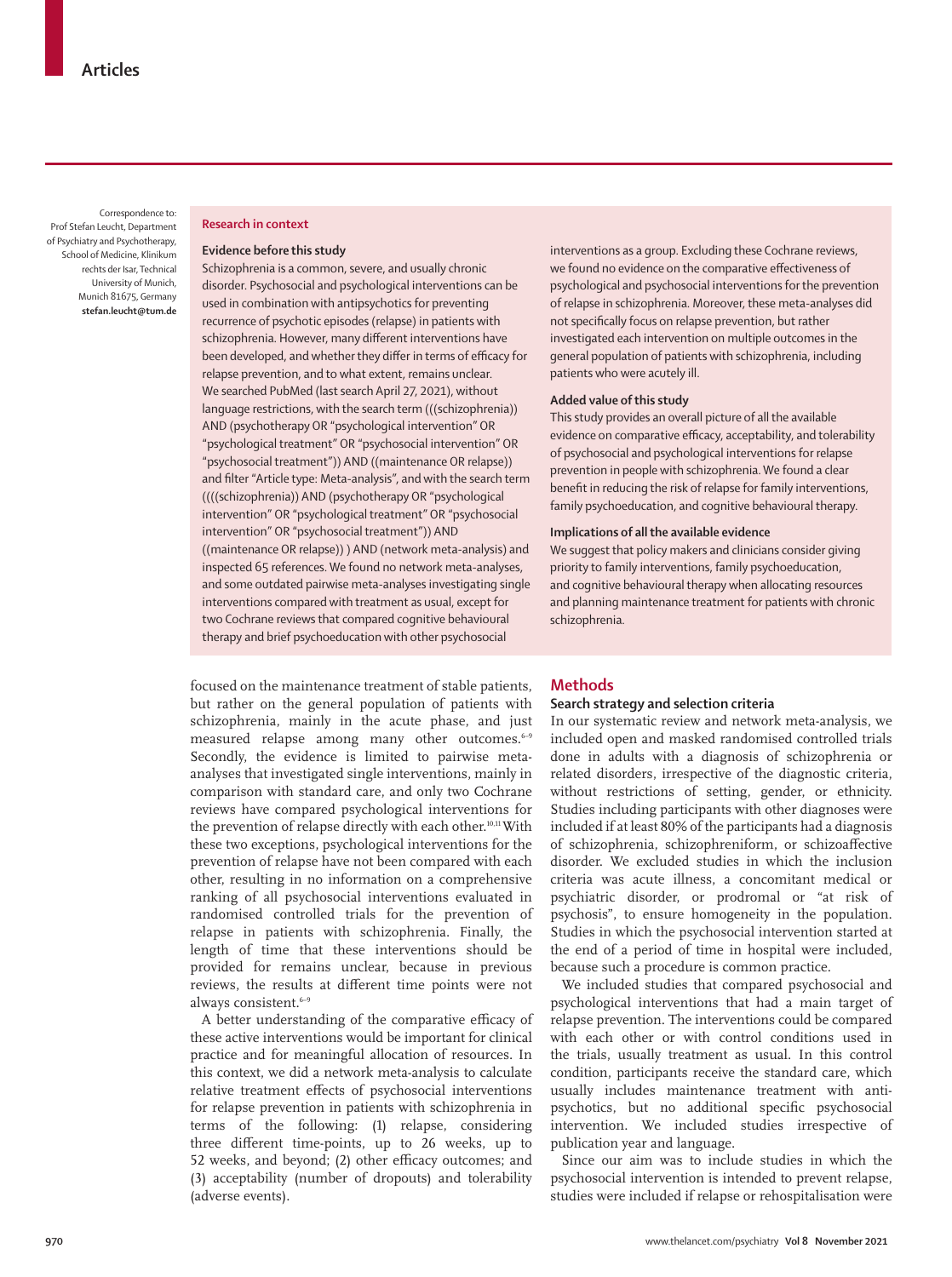measured among the primary outcomes according to the protocols or methods of the trial. For studies in which this information was not explicitly reported, two reviewers (IB and AR) independently judged whether relapse could be considered a primary or co-primary outcome of the treatment by assessing the title, outcomes structure, study aims, and power calculations. A detailed list of criteria used is reported in the appendix (p 18). We included studies in which the assessment of relapse was done at a minimum of 12 weeks after randomisation.

To identify eligible studies, we searched EMBASE, MEDLINE, PsycINFO, PubMed, BIOSIS, Cochrane Central Register of Controlled Trials, ClinicalTrials.gov and WHO International Clinical Trials Registry Platform for randomised controlled trials published up to Jan 20, 2020, and in PubMed up to April 14, 2020, that compared psychosocial interventions for relapse prevention with each other or with a control condition in people with schizophrenia. The search terms included terms related to schizophrenia and schizophrenia-like disorders, randomisation, and a great variety of terms related to psychosocial interventions (appendix pp 8–17).

IB and either AR or HG-M independently screened the identified references and selected the finally included studies. IB and AR extracted data from the selected studies, considering all available reports. Relevant information was entered into a Microsoft-Access database especially created for this study that automatically detected whether independent extractions agreed.

HW and DW managed the selection and data extraction of studies written in Chinese. Disagreements were resolved by discussion among reviewers or with a third reviewer (SL). Additionally, IB contacted authors of included studies published in the past 30 years with a request for missing or additional data (appendix pp 19–24).

## **Data analysis**

The primary outcome was relapse. In case of multiple measures reported, we gave priority to relapse defined with operationalised criteria, psychiatric hospital admissions, and clinical judgement, in this order. We extracted data for relapse at three different timepoints separately (up to 6 months, up to 12 months–primary time point, more than 12 months).

We examined overall, positive, negative, and depressive symptoms of schizophrenia; quality of life; adherence; overall functioning; and study discontinuations due to inefficacy as secondary efficacy outcomes. Study discontinuations for any reason were examined as a measure of acceptability. Adverse events that might have been connected to the intervention (reported according to a published classification)<sup>12</sup> and mortality (for any reason, due to natural causes or suicide) were examined as tolerability outcomes. Data for secondary outcomes were extracted at study endpoint (end of the treatment).

The psychological interventions were classified according to the description provided in each study publication, with a definition of nodes described in the table).

In case we retrieved more reports of the same study, data was extracted from the one reporting about the highest number of patients.

We performed random-effects pairwise meta-analyses and a network meta-analysis in a frequentist framework using the package netmeta in R (version 1.2-1).<sup>13</sup> We See Online for appendix calculated odds ratios (ORs) for binary outcomes and standardised mean differences (SMDs) for continuous outcomes, both presented with 95% CIs. We also calculated the relative ranking for each intervention within the frequentist framework (as P-scores) and used them to present the results according to this order.<sup>14</sup> To facilitate interpretation of results, we calculated absolute event rates for the primary outcome relapse at the primary time-point 12 months (appendix p 3).

Before running the network meta-analysis, we assessed the transitivity assumption. This assumption implies that studies comparing different sets of interventions are sufficiently similar to provide valid indirect inferences, which we tried to ensure by applying narrow inclusion criteria. We also compared the distribution of key effect modifiers across studies grouped by interventions (baseline severity, inpatient status, masking of outcome assessor, percentage of female patients, publication year, sample size, mean age, study duration).

We assumed a common heterogeneity parameter across the various treatment comparisons and presented the between-study variance  $τ²$  for each outcome. We characterised the amount of heterogeneity as low, moderate, or high using the first and third quantiles of their empirical distributions.<sup>15,16</sup>

To explore potential sources of heterogeneity or inconsistency, we did a priori planned subgroup analyses for the primary outcome on the following potential effect modifiers:17 first-episode patients, setting (individual *vs*  non-individual), inpatient status, number of sessions, and baseline severity.

Statistical inconsistency was evaluated separating indirect from direct evidence, and then testing the agreement of these two pieces of evidence (SIDE-test);<sup>18</sup> the magnitude of inconsistency factors (ratio of ORs) and their respective p values were used to identify the presence of inconsistency. We also applied the design-bytreatment interaction model that evaluates inconsistency in the network<sup>19</sup>

Sensitivity analyses were done excluding studies that did not employ a masked outcome assessor, studies that presented only completer analyses, studies with high overall bias, studies with researchers' allegiance, or studies in which relapse or hospital admission were not defined explicitly as primary outcome (but only based on our judgement; appendix p 18). We also analysed hospital admissions and relapse separately. We did a sensitivity analysis considering patients who dropped out from the study as having relapsed (unless data about these patients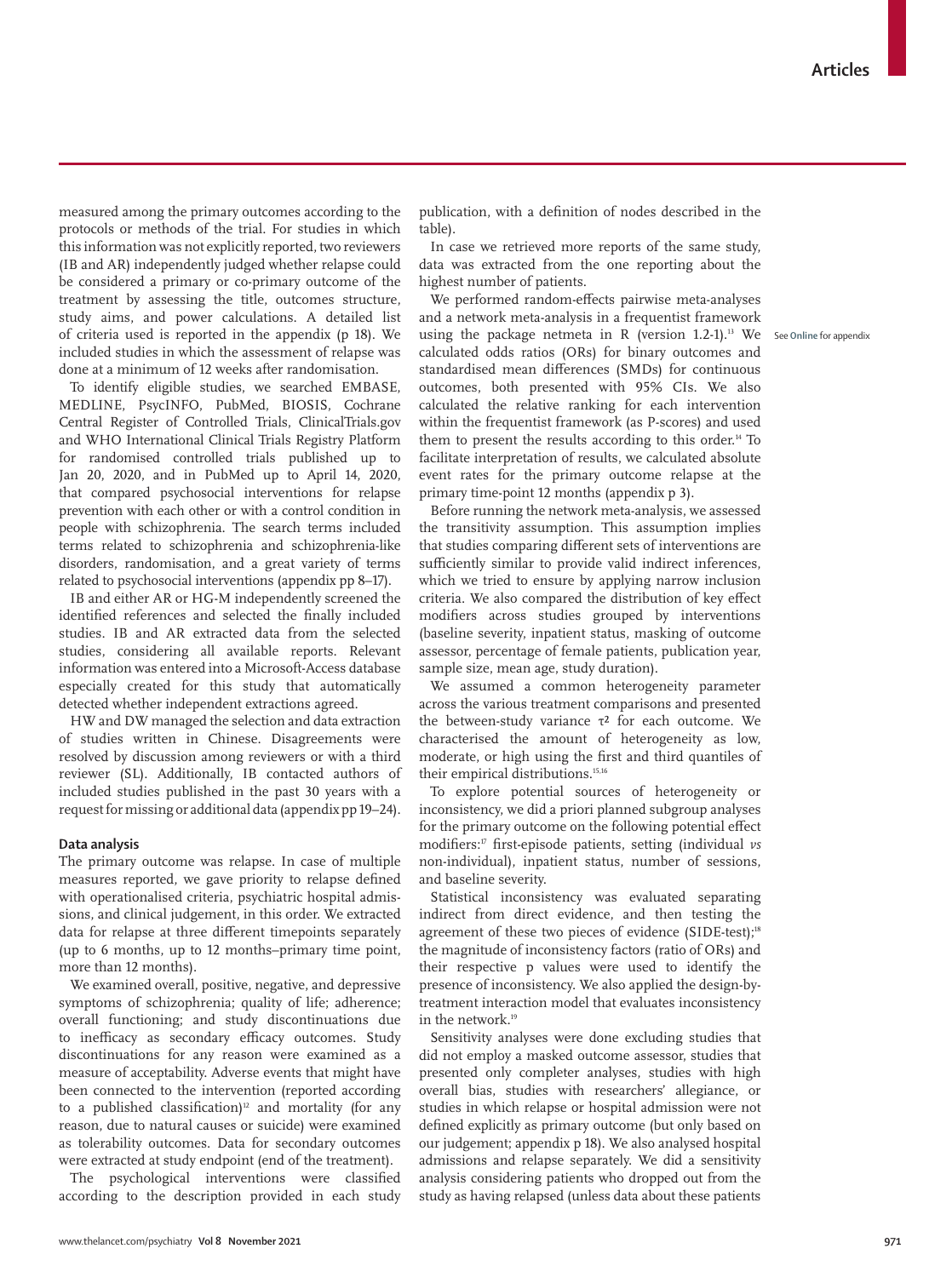|                                              |                | Number of studies Description of the intervention                                                                                                                                                                                                                                                                                                                                                                                                                                                                                                                                                                                                                                                                                                     |  |  |  |  |  |  |  |  |
|----------------------------------------------|----------------|-------------------------------------------------------------------------------------------------------------------------------------------------------------------------------------------------------------------------------------------------------------------------------------------------------------------------------------------------------------------------------------------------------------------------------------------------------------------------------------------------------------------------------------------------------------------------------------------------------------------------------------------------------------------------------------------------------------------------------------------------------|--|--|--|--|--|--|--|--|
| Acceptance and<br>commitment therapy         | $\mathbf{1}$   | A manualised third-generation behavioural therapy that incorporates acceptance and mindfulness-based strategies to help patients in<br>overcoming negative thoughts and feelings.                                                                                                                                                                                                                                                                                                                                                                                                                                                                                                                                                                     |  |  |  |  |  |  |  |  |
| Assertive community<br>treatment             | 3              | An intensive, highly integrated approach for community mental health service delivery. The teams visit the patients at home, provide clinical<br>assessments and crisis interventions, along with psychosocial and functional assistance. This can be considered as a more active form of case<br>management, because it is more holistic and integrated with coordinated services that promote increased wellness for the patient.                                                                                                                                                                                                                                                                                                                   |  |  |  |  |  |  |  |  |
| Case management                              | 3              | Each patient is usually assigned to a case manager who contacts the patient regularly (eg, once a week) and can provide more intensive support<br>in case of particularly acute needs.                                                                                                                                                                                                                                                                                                                                                                                                                                                                                                                                                                |  |  |  |  |  |  |  |  |
| Cognitive behavioural<br>therapy             | $\overline{9}$ | Cognitive behavioural therapy for psychosis is usually based on an individualised case formulation and the establishment of collaborative goals<br>with the patient. Therapy components include the improvement of existing coping strategies, the development and practice of new ones,<br>the modification of delusional beliefs and beliefs about hallucinations, and the challenge of dysfunctional schemas. Adaptive views of self are<br>strengthened, including the re-evaluation of negative beliefs about the self.                                                                                                                                                                                                                          |  |  |  |  |  |  |  |  |
| Cognitive training                           | $\mathbf{1}$   | A programme of regular activities aimed to maintain or improve cognitive abilities. In the specified study, the patients received training of<br>memory and attention, training of language expression and logic, coordination, and cognitive rehabilitation.                                                                                                                                                                                                                                                                                                                                                                                                                                                                                         |  |  |  |  |  |  |  |  |
| Family interventions                         | 19             | An intervention involving the relatives of the patient, which can have several different aims. These include construction of an alliance with<br>relatives who care for the person with schizophrenia, reduction of adverse family atmosphere, enhancement of the capacity of relatives to<br>anticipate and solve problems, maintenance of reasonable expectations for patient performance, and attainment of desirable change in<br>relatives' behaviour and belief systems.                                                                                                                                                                                                                                                                        |  |  |  |  |  |  |  |  |
| Family psychoeducation                       | 15             | Similar to psychoeducation for patients, the following areas are usually covered: symptoms of schizophrenia, pharmacological and psychosocial<br>treatments, and prevention of relapse, with a special focus on the role of the family. The intervention might be delivered to the relatives alone,<br>involve the patient, or be delivered in a multi-family context. More active aspects such as coping skills might be involved, but the primary focus<br>is the provision of information.                                                                                                                                                                                                                                                         |  |  |  |  |  |  |  |  |
| Family support                               | $\sqrt{2}$     | Mainly used as a control condition for family interventions; the aim is to control for the non-specific aspect of the treatment (for example,<br>spending time with families that experience the same situation, without the provision of a systematic intervention (also defined as the social<br>network placebo).                                                                                                                                                                                                                                                                                                                                                                                                                                  |  |  |  |  |  |  |  |  |
| Health education                             | $\overline{2}$ | Lectures on general health topics (such as healthy food or physical exercise); might include relaxation training and stress reduction techniques.                                                                                                                                                                                                                                                                                                                                                                                                                                                                                                                                                                                                     |  |  |  |  |  |  |  |  |
| Integrated interventions                     | 11             | Interventions that were explicitly defined as a combination of different treatments, for example individual cognitive behavioural therapy plus<br>family intervention plus assertive outreach.                                                                                                                                                                                                                                                                                                                                                                                                                                                                                                                                                        |  |  |  |  |  |  |  |  |
| Mindfulness                                  | $1\,$          | The intervention consists of quided meditation followed by reflective group discussion aimed at facilitating understanding or metacognitive<br>insight. During meditation, participants bring full awareness to difficult voices, feelings, thoughts, and images, and also become aware of<br>habitual coping reactions, safety behaviours, and their effects. In meditation they practise letting go of these reactions and learn to allow and<br>observe psychotic experiences without reacting. Meditation and discussion lead to insight that struggling, judging, and ruminating on<br>psychotic experience creates distress, while mindful observation and acceptance of psychotic experience is empowering and calming.                        |  |  |  |  |  |  |  |  |
| Motivational<br>interviewing                 | $\sqrt{2}$     | A client-centered, directive method, through which patients are engaged in strategically directed conversations about their problems.<br>It explores personal ideas and ambivalences, eliciting and selectively reinforcing so-called change talk, by which discrepancies between the<br>present behaviour and the patient's own future goals are amplified. The overall goal is to increase the patient's intrinsic motivation for change.<br>In patients with schizophrenia it can be used to focus on specific impacts of illness behaviours on the patients, and provide them with<br>opportunities to engage and discuss their ambivalent attitudes towards their illness behaviours, treatments, and possible consequences of<br>non-adherence. |  |  |  |  |  |  |  |  |
| Psychoeducation<br>(for patients)            | 9              | Psychoeducation can be defined as the education of a person with a psychiatric disorder in subject areas that serve the goals of treatment and<br>rehabilitation. In patients with schizophrenia it usually covers the following topics: symptoms of psychosis, models of psychosis, effects and<br>side-effects of medication, maintenance medication, psychotherapy for psychosis, early symptoms of relapse, and relapse prevention.                                                                                                                                                                                                                                                                                                               |  |  |  |  |  |  |  |  |
| Rehabilitation                               | 6              | Usually includes a prevocational day programme, recreational and social activities, apartment living, and transitional employment<br>opportunities with the aim of increasing the ability of the patient to function independently in the community.                                                                                                                                                                                                                                                                                                                                                                                                                                                                                                  |  |  |  |  |  |  |  |  |
| Relapse prevention<br>programmes             | $\overline{2}$ | Interventions that generally include education for recognising early symptoms of relapse, a system of symptoms monitoring, and a crisis plan<br>and intervention in case the symptoms increase over a certain threshold.                                                                                                                                                                                                                                                                                                                                                                                                                                                                                                                              |  |  |  |  |  |  |  |  |
| Relatives groups                             | 5              | Support groups for relatives of patients, where they meet without the patients with the aim of sharing experiences and providing mutual<br>support and emphatic discussion about caregiving experiences. The groups are usually peer led, without the direct involvement of an expert.<br>The peer leader facilitates empathic and supportive responses to individual needs and concerns.                                                                                                                                                                                                                                                                                                                                                             |  |  |  |  |  |  |  |  |
| Social skills training                       | 5              | An intervention for acquiring skills necessary to live in the community. It includes teaching skills such as symptom management and relapse<br>prevention, involving role-plays, problem solving, in vivo exercises, and home assignments. The therapists are instructed to model appropriate<br>interaction styles and behaviours, and to teach clients how to effectively use the skills by using repetition and encouragement.                                                                                                                                                                                                                                                                                                                     |  |  |  |  |  |  |  |  |
| Supportive therapy                           | 3              | A group active intervention, aimed at the provision of a safe and supportive atmosphere in which to raise issues of emotional importance to<br>the patients, with an emphasis on the non-specific factors of warmth and empathy. Patients can describe the narrative of their lives, including<br>the effect of the illness, so that they can be helped to make sense of the timing of the illness and its nature and content with reference to strong<br>and unbearable effects regarding past aspects of personal history.                                                                                                                                                                                                                          |  |  |  |  |  |  |  |  |
| Telemedicine                                 | $\overline{4}$ | Patients and family members are regularly contacted via SMS or telephone call with the main aim of monitoring symptoms. If the symptoms<br>appear to be above a certain threshold, an alert is activated and a visit with the clinician is organised.                                                                                                                                                                                                                                                                                                                                                                                                                                                                                                 |  |  |  |  |  |  |  |  |
| Treatment as usual                           | 61             | Patients continue to receive standard psychiatric care. This can vary according to national and local service protocols and quidelines, but usually<br>includes reqular psychiatric consultations, maintenance antipsychotic medication, out-patient and community follow-up, and access to<br>community-based rehabilitative activities such as day centres and drop-in centres.                                                                                                                                                                                                                                                                                                                                                                     |  |  |  |  |  |  |  |  |
| Table: Description of included interventions |                |                                                                                                                                                                                                                                                                                                                                                                                                                                                                                                                                                                                                                                                                                                                                                       |  |  |  |  |  |  |  |  |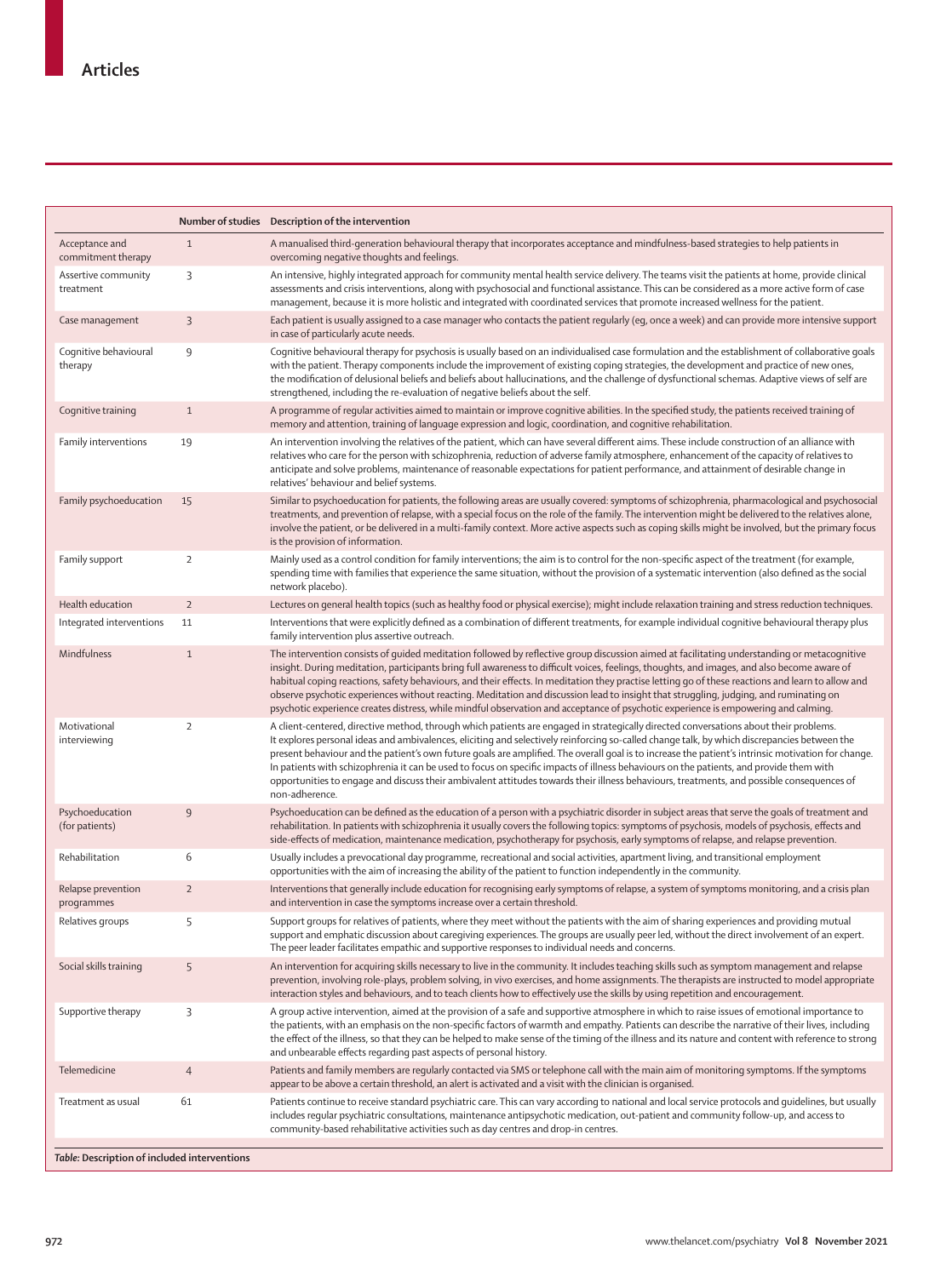www.thelancet.com/psychiatry **Vol 8 November 2021 973**

were already considered by study authors in the outcome provided in the study; for these studies we did not do this additional analysis to avoid double counting). In the main analysis, patients who dropped out from the study were not considered as having relapsed, unless explicitly stated.

Risk of bias was assessed by IB and AR using the Cochrane Risk of Bias tool 2 for the primary outcome relapse.20 The tool evaluates the domains randomisation process, deviations from intended interventions, missing outcome data, measurement of the outcome, and selection of the reported result. We assessed the presence of small-trial effects (potentially associated with publication bias) for the primary outcome with a comparison-adjusted funnel plot ordering the treatments from the newest to the oldest. Following this, we tested for asymmetry in the adjusted logORs using the Harbordtest. $21,22$ 

We evaluated the confidence in the relative treatment effect estimated in the network meta-analysis for the primary outcome using the Confidence in Network Meta-Analysis framework,<sup>23</sup> implemented in the web application CINeMA. 24

We followed the PRISMA statement extension for network meta-analyses (appendix pp 5–7).<sup>25</sup> The methods of the systematic review and network meta-analysis are described in detail in the protocol registered in PROSPERO, CRD42019147884; in the appendix (p 3); and in a specific method paper.<sup>17</sup>

## **Role of the funding source**

The funder of the study had no role in study design, data collection, data analysis, data interpretation, or writing of the report.

## **Results**

27765 studies were identified through the database search and 330 identified through references of previous reviews and studies. 28000 records were screened after duplicates were removed**.** After 24406 records were excluded during title and abstract screening, 3594 full-text articles were assessed for eligibility. Following exclusion of a further 3350 articles for a variety of reasons including different study design, inappropriate population, and incorrect intervention, 244 full-text articles corresponding to 85 studies were included in the qualitative synthesis. Of these, 72 studies (involving 10364 participants and done between 1971 and 2019) had usable data and were included in the network meta-analysis; figure 1; appendix pp 25–35).

We were able to include unpublished data for nine studies, owing to collaboration with the authors (appendix pp 19–24). The included studies provided comparisons of 20 psychosocial and psychological interventions (table).

The mean sample size per study was 142 participants (range 19–1268), and the median trial duration was 52 weeks (range 2–468). Of 9655 participants with sex indicated, 3939 (40·8%) were female and 5716 (59·2%)



#### *Figure 1:* **Study selection**

\*No sufficient information about inclusion criteria, or publication in another language that was not possible to translate.

were male. We tried to collect ethnicity data, but they were rarely reported. The mean duration of illness was 7·6 years  $(SD 4.2)$ , and the mean age of participants was  $32.3$  years (SD 6). Most patients had mild symptoms of schizophrenia, with a mean reported Positive and Negative Syndrome Scale baseline score of 52·34.26 The risk of bias assessments for the included studies

For more on **CINeMA** see http://cinema.ispm.ch

are presented in the appendix (pp 36–39). One study had a low overall risk of bias, 51 studies had a moderate overall risk, and 33 studies had a high overall risk. No study was rated at high risk in the randomisation process domain. We found no clear evidence of violations of the transitivity

assumption when comparing characteristics of studies across interventions (appendix pp 40–48). However, in most parameters the number of studies per comparison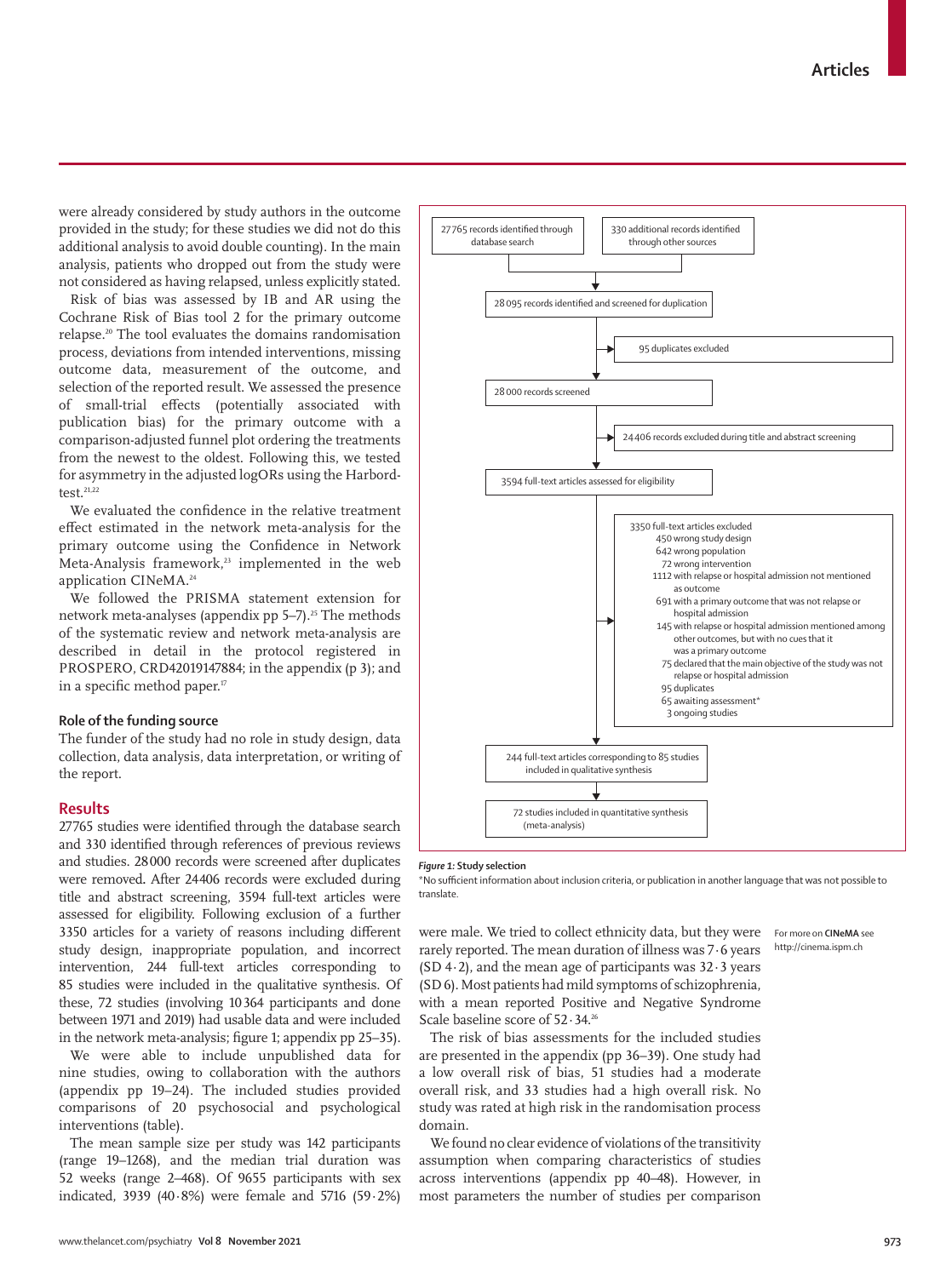

*Figure 2:* **Network plot of the primary outcome of relapse at 12 months**

The lines link treatments with direct comparisons in trials. The thickness of lines corresponds to the number of trials evaluating the comparison. The size of the nodes corresponds to the number of trials investigating the intervention.

> was small, so there might have been a certain level of intransitivity that we were not able to detect.

> In the following results discussing the effects of treatments, we focus on network meta-analysis results for which the 95% CI excluded the possibility of no difference between interventions. More details in terms of network plots, forest plots, and league tables are presented in the appendix (pp 49–96). 63 studies with 19 interventions (n=9010 participants; figure 2) contributed to the network meta-analysis of the primary outcome relapse at the primary timepoint of 12 months. ORs compared with treatment as usual (with 95% CIs excluding no effect) and corresponding percentages of participants who relapsed were 0·35 (95% CI 0·24–0·52) with 16% for family interventions, 0·33 (0·14–0·79) with 15% for relapse prevention programmes,  $0.45$  ( $0.27-0.75$ ) with 20% for cognitive behavioral therapy,  $0.56$  ( $0.39-0.82$ ) with 23% for family psychoeducation, 0·62 (0·44–0·87) with 25% for integrated interventions, and  $0.63$   $(0.42-0.94)$  with 25% for patient psychoeducation. By contrast, 35% of participants receiving treatment as usual relapsed (figure 3 and figure 4). Family interventions were also associated with a lower probability to relapse than were integrated interventions, patient psychoeducation, rehabilitation, relatives groups, case management, and family support (figure 4). Heterogeneity in estimates between studies of the same comparison was low to moderate; inconsistency in direct and indirect estimates was moderate (appendix pp 97–103).

> The confidence intervals for relapse at the secondary timepoints of 6 months and more than 12 months usually overlapped with those of the primary timepoint, meaning

similar effects. An exception was for family interventions and family psychoeducation, which were effective at 12 months and longer, but not at 6 months. By contrast, assertive community treatment was effective only at 6 months, but with a broad confidence interval. Cognitive behavioural therapy showed virtually no difference compared with treatment as usual at 6 months and more than 12 months (figure 3).

In the sensitivity and subgroup analyses, the results of the primary outcome were similar to the main analysis, with the exception of assertive community treatment, integrated intervention, patient psychoeducation, and rehabilitation, for which point estimates and confidence intervals showed more variation. For integrated intervention, patient psychoeducation, and rehabilitation, the main analysis showed a superiority in comparison with treatment as usual, but in six or more additional analyses the confidence intervals included the possibility of no difference (figure 5; appendix pp 104–56).

Concerning secondary efficacy outcomes (appendix pp 60–96), almost all interventions were superior to control conditions with 95% CIs excluding no effect except for motivational interviewing, telemedicine, cognitive training, and case management for overall symptoms (31 studies on 15 treatments); integrated interventions, family interventions, and case management for positive symptoms (20 studies on 12 treatments); and assertive community treatment, family psychoeducation, family intervention, case management, and telemedicine for negative symptoms (21 studies on 12 treatments). The probability to drop out due to inefficacy was lower for cognitive behavioural therapy than for treatment as usual (12 studies, eight treatments).

Family interventions were more efficacious than were most other treatments in improving functioning; mindfulness and cognitive behavioural therapy outperformed treatment as usual (24 studies, 14 treatments).

Regarding the acceptability of the interventions, no differences emerged in overall dropout rates, except for a superiority of integrated interventions compared with treatment as usual (59 studies, 19 treatments contributing to the analyses).

Concerning tolerability, integrated interventions were associated with less non-compliance (assessed for this outcome as an adverse event) than was treatment as usual; while relapse prevention programs had a higher probability of non-compliance than did most of the other treatments (22 studies on 13 interventions). Data on other adverse events associated with psychological interventions were scarce and could not be analysed. Death was a very rare event and did not differ between treatments (22 studies with 12 treatments). Insufficient data were available for depressive symptoms, adherence, quality of life, and suicides.

Heterogeneity and inconsistency assessments for secondary outcomes are presented in the appendix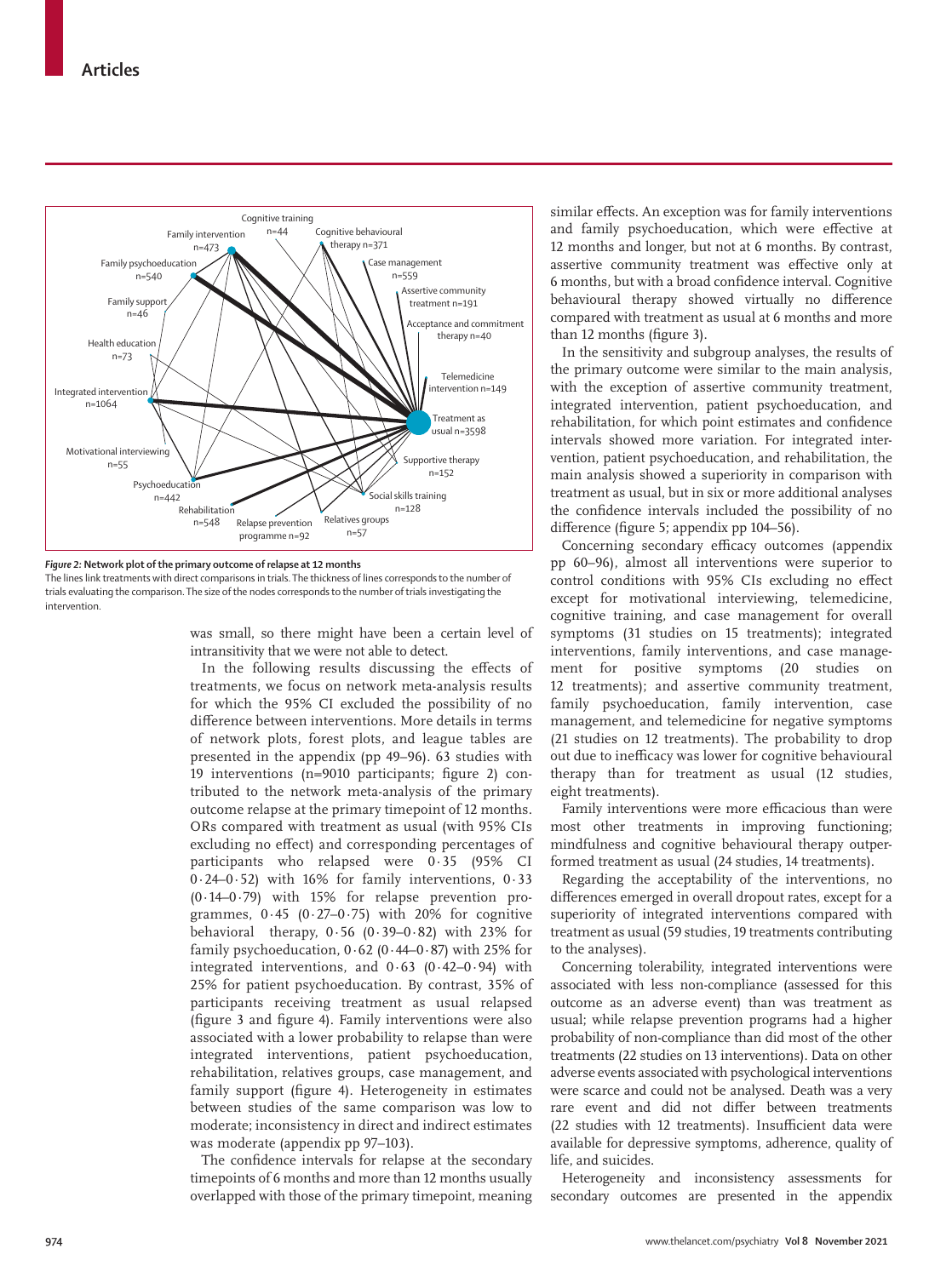

*Figure 3:* **Forest plots of psychological interventions versus treatment as usual for the primary outcome of relapse at 6 months, 12 months, and more than 12 months** Treatments are ranked by probability of being the best in preventing relapse (net rank) at the main timepoint (12 months). Reference treatment is treatment as usual. ORs less than 1 are in favour of the psychological intervention. Event rates were calculated from ORs as explained in the appendix (p 3). OR=odds ratios.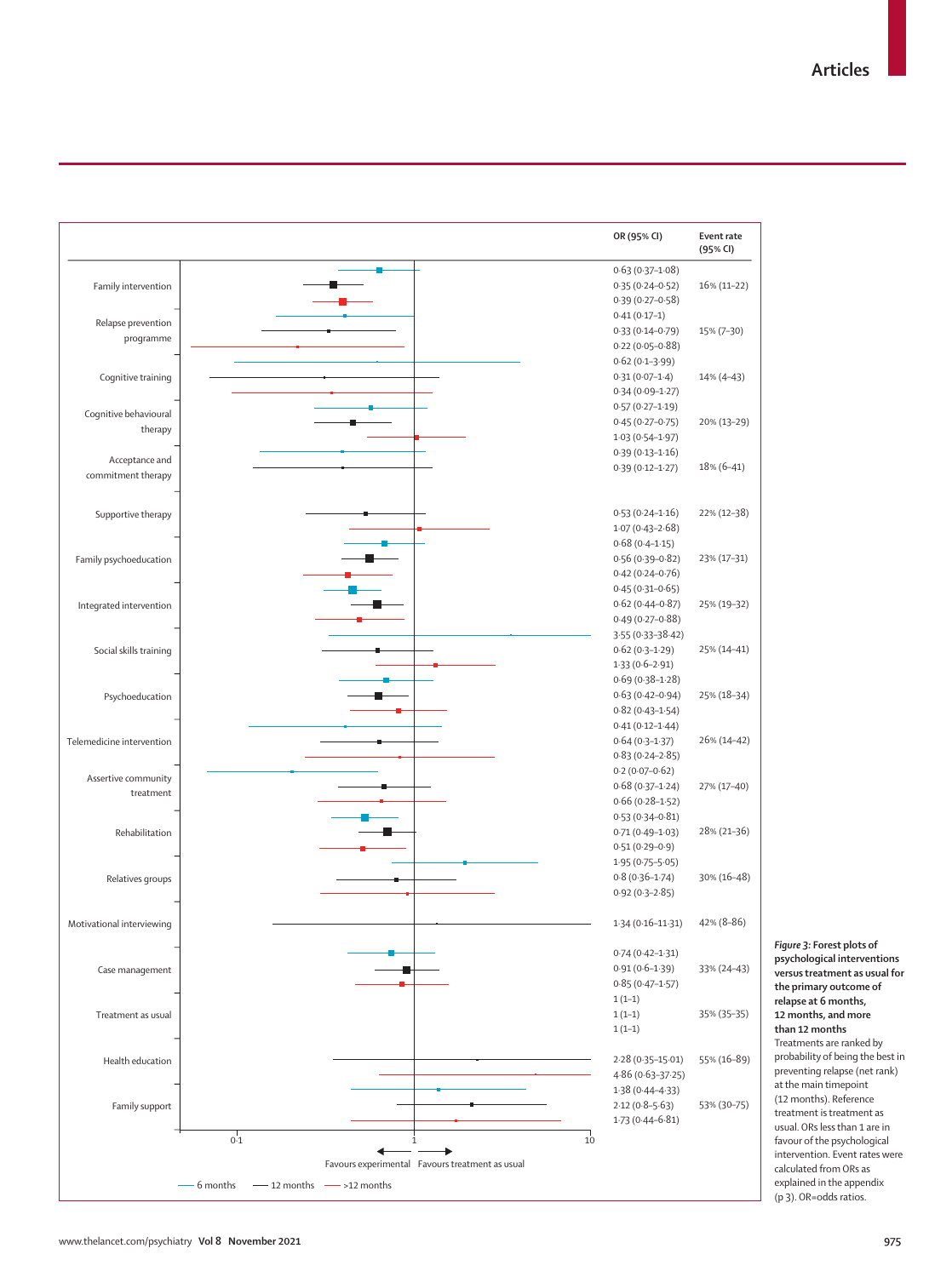| FI.                             |                                                 |                                                                                     |                                                   |             | 0.07                                                                                                                                                | 0.56                        | $2-70$                                                                 | 0.88                                          | 0.88 |                 |                                                   |                                                         | 0.44            |                                                                                                                                                                                                                                |                                     | 0.35            |                                 |                         |
|---------------------------------|-------------------------------------------------|-------------------------------------------------------------------------------------|---------------------------------------------------|-------------|-----------------------------------------------------------------------------------------------------------------------------------------------------|-----------------------------|------------------------------------------------------------------------|-----------------------------------------------|------|-----------------|---------------------------------------------------|---------------------------------------------------------|-----------------|--------------------------------------------------------------------------------------------------------------------------------------------------------------------------------------------------------------------------------|-------------------------------------|-----------------|---------------------------------|-------------------------|
|                                 |                                                 |                                                                                     |                                                   |             |                                                                                                                                                     |                             | $(0.01-0.70)$ $(0.21-1.48)$ $(0.44-16.49)$ $(0.28-2.74)$ $(0.24-3.29)$ |                                               |      |                 |                                                   |                                                         | $(0.16 - 1.17)$ |                                                                                                                                                                                                                                |                                     | $(0.22 - 0.53)$ |                                 |                         |
| 1.06                            | <b>RPP</b>                                      |                                                                                     |                                                   |             |                                                                                                                                                     |                             |                                                                        |                                               |      |                 |                                                   |                                                         |                 |                                                                                                                                                                                                                                |                                     | 0.33            |                                 |                         |
| $(0.41 - 2.76)$                 |                                                 |                                                                                     |                                                   |             |                                                                                                                                                     |                             |                                                                        |                                               |      |                 |                                                   |                                                         |                 |                                                                                                                                                                                                                                |                                     | $(0.14 - 0.79)$ |                                 |                         |
| 1.12                            | 1.06                                            | <b>CT</b>                                                                           |                                                   |             |                                                                                                                                                     |                             |                                                                        |                                               |      |                 |                                                   |                                                         |                 |                                                                                                                                                                                                                                |                                     | 0.31            |                                 |                         |
| $(0.24 - 5.30)$ $(0.19 - 6.03)$ |                                                 |                                                                                     |                                                   |             |                                                                                                                                                     |                             |                                                                        |                                               |      |                 |                                                   |                                                         |                 |                                                                                                                                                                                                                                |                                     | $(0.07 - 1.40)$ |                                 |                         |
| 0.77                            | 0.73                                            | 0.69                                                                                | CBT                                               | $\sim$      | $1-41$                                                                                                                                              | $\cdots$                    |                                                                        | 0.26                                          | 0.10 |                 |                                                   |                                                         |                 |                                                                                                                                                                                                                                |                                     | 0.45            |                                 |                         |
|                                 | $(0.42 - 1.43)$ $(0.27 - 2.01)$ $(0.14 - 3.36)$ |                                                                                     |                                                   |             | $(0.60 - 3.30)$                                                                                                                                     |                             |                                                                        | $(0.06 - 1.14) (0.00 - 1.91)$                 |      |                 |                                                   |                                                         |                 |                                                                                                                                                                                                                                |                                     | $(0.26 - 0.79)$ |                                 |                         |
| 0.89                            | 0.84                                            | 0.79                                                                                | 1.15                                              | <b>ACTP</b> |                                                                                                                                                     |                             |                                                                        |                                               |      |                 |                                                   |                                                         |                 |                                                                                                                                                                                                                                |                                     | 0.39            |                                 |                         |
|                                 |                                                 | $(0.26-3.05)$ $(0.19-3.61)$ $(0.12-5.31)$ $(0.32-4.12)$                             |                                                   |             |                                                                                                                                                     |                             |                                                                        |                                               |      |                 |                                                   |                                                         |                 |                                                                                                                                                                                                                                |                                     | $(0.12 - 1.27)$ |                                 |                         |
| 0.66                            | 0.62                                            | 0.58                                                                                | 0.85                                              | 0.74        | <b>ST</b>                                                                                                                                           |                             |                                                                        | 1.14                                          |      |                 |                                                   |                                                         |                 |                                                                                                                                                                                                                                |                                     |                 |                                 |                         |
|                                 |                                                 | $(0.29-1.50)$ $(0.19-1.99)$ $(0.11-3.17)$ $(0.42-1.70)$ $(0.18-3.02)$               |                                                   |             |                                                                                                                                                     |                             |                                                                        | $(0.41 - 3.21)$                               |      |                 |                                                   |                                                         |                 |                                                                                                                                                                                                                                |                                     |                 |                                 |                         |
| 0.62                            | 0.59                                            | 0.55                                                                                | 0.80                                              | 0.70        | 0.95                                                                                                                                                | <b>FP</b>                   |                                                                        |                                               |      |                 |                                                   |                                                         |                 |                                                                                                                                                                                                                                |                                     | 0.56            |                                 | 0.29                    |
|                                 |                                                 | $(0.37-1.04)$ $(0.23-1.52)$ $(0.12-2.60)$ $(0.43-1.50)$ $(0.20-2.40)$ $(0.40-2.24)$ |                                                   |             |                                                                                                                                                     |                             |                                                                        |                                               |      |                 |                                                   |                                                         |                 |                                                                                                                                                                                                                                |                                     | $(0.38 - 0.82)$ |                                 | $(0.05 - 1.76)$         |
| 0.56                            | 0.53                                            | 0.50                                                                                | 0.73<br>$(0.40-1.34)$ $(0.19-2.16)$ $(0.37-2.00)$ | 0.64        | 0.86                                                                                                                                                | 0.91                        | Ш                                                                      | 0.24                                          | 0.91 |                 |                                                   |                                                         |                 |                                                                                                                                                                                                                                |                                     | 0.64            |                                 | 0.28<br>$(0.10 - 0.84)$ |
| 0.56                            | $(0.34 - 0.94)$ $(0.21 - 1.36)$ $(0.11 - 2.35)$ | 0.50                                                                                |                                                   | 0.63        | 0.86                                                                                                                                                | $(0.55 - 1.50)$             |                                                                        | $(0.04 - 1.40)$ $(0.41 - 2.04)$<br><b>SST</b> |      |                 |                                                   |                                                         |                 |                                                                                                                                                                                                                                |                                     | $(0.45 - 0.93)$ | 0.27                            |                         |
|                                 | 0.53                                            |                                                                                     | 0.73                                              |             | $(0.26-1.21)$ $(0.17-1.65)$ $(0.09-2.65)$ $(0.35-1.52)$ $(0.16-2.52)$ $(0.39-1.86)$ $(0.40-2.04)$ $(0.45-2.20)$                                     | 0.90                        | 0.99                                                                   |                                               |      |                 |                                                   |                                                         |                 |                                                                                                                                                                                                                                |                                     | 0.55            | $(0.17 - 1.78)$ $(0.05 - 1.55)$ |                         |
| 0.56                            | 0.52                                            | 0.50                                                                                | 0.72                                              | 0.63        | 0.85                                                                                                                                                | 0.89                        | 0.98                                                                   | 0.99                                          | PE   |                 |                                                   |                                                         |                 |                                                                                                                                                                                                                                |                                     | 0.68            |                                 |                         |
|                                 |                                                 |                                                                                     |                                                   |             | $(0.33 - 0.95)$ $(0.20 - 1.37)$ $(0.10 - 2.34)$ $(0.38 - 1.36)$ $(0.18 - 2.17)$ $(0.36 - 2.02)$ $(0.52 - 1.54)$ $(0.61 - 1.59)$ $(0.44 - 2.25)$     |                             |                                                                        |                                               |      |                 |                                                   |                                                         |                 |                                                                                                                                                                                                                                |                                     | $(0.43 - 1.08)$ |                                 |                         |
| 0.55                            | 0.52                                            | 0.49                                                                                | 0.71                                              | 0.62        | 0.84                                                                                                                                                | 0.88                        | 0.97                                                                   | 0.98                                          | 0.99 | T1              |                                                   |                                                         |                 |                                                                                                                                                                                                                                |                                     | 0.64            |                                 |                         |
|                                 |                                                 |                                                                                     |                                                   |             | $(0.23-1.30)$ $(0.16-1.66)$ $(0.09-2.64)$ $(0.28-1.78)$ $(0.15-2.51)$ $(0.28-2.49)$ $(0.38-2.07)$ $(0.42-2.25)$                                     |                             |                                                                        | $(0.34 - 2.82)$ $(0.42 - 2.34)$               |      |                 |                                                   |                                                         |                 |                                                                                                                                                                                                                                |                                     | $(0.30 - 1.37)$ |                                 |                         |
| 0.51                            | 0.49                                            | 0.46                                                                                | 0.66                                              | 0.58        | 0.78                                                                                                                                                | 0.83                        | 0.91                                                                   | 0.92                                          | 0.92 | 0.94            | ACT                                               |                                                         |                 |                                                                                                                                                                                                                                |                                     | 0.68            |                                 |                         |
|                                 |                                                 |                                                                                     |                                                   |             | $(0.25-1.06)$ $(0.17-1.41)$ $(0.09-2.31)$ $(0.30-1.46)$ $(0.15-2.17)$ $(0.29-2.10)$ $(0.41-1.69)$ $(0.45-1.83)$ $(0.36-2.36)$ $(0.45-1.91)$         |                             |                                                                        |                                               |      | $(0.35 - 2.49)$ |                                                   |                                                         |                 |                                                                                                                                                                                                                                |                                     | $(0.37 - 1.24)$ |                                 |                         |
| 0.49                            | 0.47                                            | 0.44                                                                                | 0.64                                              | 0.56        | 0.75                                                                                                                                                | 0.80                        | 0.88                                                                   | 0.88                                          | 0.89 | 0.90            | 0.96                                              | <b>RE</b>                                               |                 |                                                                                                                                                                                                                                |                                     | 0.71            |                                 |                         |
|                                 |                                                 |                                                                                     |                                                   |             | $(0.29 - 0.85)$ $(0.18 - 1.21)$ $(0.09 - 2.07)$ $(0.34 - 1.20)$ $(0.16 - 1.91)$ $(0.32 - 1.79)$ $(0.47 - 1.35)$ $(0.53 - 1.45)$                     |                             |                                                                        | $(0.39 - 2.00)$ $(0.51 - 1.54)$               |      |                 | $(0.38-2.12)$ $(0.47-1.96)$                       |                                                         |                 |                                                                                                                                                                                                                                |                                     | $(0.49 - 1.03)$ |                                 |                         |
| 0.44                            | 0.41                                            | 0.39                                                                                | 0.57                                              | 0.50        | 0.67                                                                                                                                                | 0.71                        | 0.78                                                                   | 0.78                                          | 0.79 | 0.80            | 0.85                                              | 0.89                                                    | RG              |                                                                                                                                                                                                                                |                                     | 0.90            |                                 |                         |
|                                 |                                                 | $(0.20-0.97)$ $(0.13-1.34)$ $(0.07-2.13)$ $(0.22-1.43)$ $(0.12-2.03)$ $(0.23-1.99)$ |                                                   |             |                                                                                                                                                     | $(0.30-1.67)$ $(0.33-1.82)$ |                                                                        | $(0.27 - 2.23)$ $(0.33 - 1.89)$               |      |                 | $(0.27-2.39)$ $(0.32-2.30)$ $(0.37-2.11)$         |                                                         |                 |                                                                                                                                                                                                                                |                                     | $(0.37 - 2.23)$ |                                 |                         |
| 0.26                            | 0.25                                            | 0.23                                                                                | 0.34                                              | 0.29        | 0.40                                                                                                                                                | 0.42                        | 0.46                                                                   | 0.46                                          | 0.47 | 0.47            | 0.51                                              | 0.53                                                    | 0.59            | MI                                                                                                                                                                                                                             |                                     |                 | 0.59                            |                         |
|                                 |                                                 |                                                                                     |                                                   |             | $(0.03-2.23)$ $(0.02-2.46)$ $(0.02-3.15)$ $(0.04-2.85)$ $(0.03-3.35)$ $(0.05-3.41)$ $(0.05-3.64)$ $(0.05-3.98)$ $(0.06-3.44)$ $(0.05-4.09)$         |                             |                                                                        |                                               |      |                 |                                                   | $(0.05-4.58)$ $(0.06-4.65)$ $(0.06-4.59)$ $(0.06-5.70)$ |                 |                                                                                                                                                                                                                                |                                     |                 | $(0.22 - 1.60)$                 |                         |
| 0.38                            | 0.36                                            | 0.34                                                                                | 0.50                                              | 0.43        | 0.59                                                                                                                                                | 0.62                        | 0.68                                                                   | 0.68                                          | 0.69 | 0.70            | 0.75                                              | 0.78                                                    | 0.87            | 1.47                                                                                                                                                                                                                           | CM.                                 | 0.91            |                                 |                         |
|                                 |                                                 |                                                                                     |                                                   |             |                                                                                                                                                     |                             |                                                                        |                                               |      |                 |                                                   |                                                         |                 | (0.22-0.68) (0.14-0.96) (0.07-1.63) (0.26-0.96) (0.12-1.51) (0.24-1.42) (0.35-1.09) (0.39-1.17) (0.29-1.59) (0.39-1.24) (0.29-1.68) (0.36-1.56) (0.44-1.37) (0.36-2.13) (0.17-12.96)                                           |                                     | $(0.60 - 1.39)$ |                                 |                         |
| 0.35                            | 0.33                                            | 0.31                                                                                | 0.45                                              | 0.39        | 0.53                                                                                                                                                | 0.56                        | 0.62                                                                   | 0.62                                          | 0.63 | 0.64            | 0.68                                              | 0.71                                                    | 0.80            | 1.34                                                                                                                                                                                                                           | 0.91                                | TAU             |                                 |                         |
|                                 |                                                 |                                                                                     |                                                   |             |                                                                                                                                                     |                             |                                                                        | 0.27                                          | 0.28 | 0.28            |                                                   |                                                         |                 | $(0.24-0.52)$ $(0.14-0.79)$ $(0.07-1.40)$ $(0.27-0.75)$ $(0.12-1.27)$ $(0.24-1.16)$ $(0.39-0.82)$ $(0.44-0.87)$ $(0.30-1.29)$ $(0.42-0.94)$ $(0.30-1.37)$ $(0.37-1.24)$ $(0.49-1.03)$ $(0.36-1.74)$ $(0.16-11.31)$ $(0.60-1.3$ |                                     |                 |                                 |                         |
| 0.15                            | 0.14                                            | 0.14                                                                                | 0.20                                              | 0.17        | 0.23<br>$(0.02-1.02)$ $(0.02-1.15)$ $(0.01-1.52)$ $(0.03-1.31)$ $(0.02-1.59)$ $(0.03-1.56)$ $(0.04-1.68)$ $(0.04-1.83)$ $(0.05-1.55)$ $(0.04-1.88)$ | 0.25                        | 0.27                                                                   |                                               |      |                 | 0.30<br>$(0.04-2.13)$ $(0.04-2.15)$ $(0.05-2.11)$ | 0.31                                                    | 0.35            | 0.59<br>$(0.05-2.65)$ $(0.22-1.60)$                                                                                                                                                                                            | 0.40<br>$(0.06-2.75)$ $(0.07-2.88)$ | 0.44            | <b>HE</b>                       |                         |
| 0.16                            | 0.16                                            | 0.15                                                                                | 0.21                                              | 0.19        | 0.25                                                                                                                                                | 0.26                        | 0.29                                                                   | 0.29                                          | 0.30 | 0.30            | 0.32                                              | 0.33                                                    | 0.37            | 0.63                                                                                                                                                                                                                           | 0.43                                | 0.47            | $1-07$                          | <b>FS</b>               |
|                                 |                                                 |                                                                                     |                                                   |             |                                                                                                                                                     |                             |                                                                        |                                               |      |                 |                                                   |                                                         |                 | $(0.06-0.47)$ $(0.04-0.57)$ $(0.02-0.88)$ $(0.07-0.64)$ $(0.04-0.85)$ $(0.07-0.87)$ $(0.10-0.72)$ $(0.11-0.75)$ $(0.09-0.98)$ $(0.11-0.83)$ $(0.09-1.04)$ $(0.10-1.01)$ $(0.12-0.95)$ $(0.11-1.30)$ $(0.06-6.56)$ $(0.15-1.24$ |                                     |                 |                                 |                         |
|                                 |                                                 |                                                                                     |                                                   |             |                                                                                                                                                     |                             |                                                                        |                                               |      |                 |                                                   |                                                         |                 |                                                                                                                                                                                                                                |                                     |                 |                                 |                         |

#### *Figure 4:* **League table of the primary outcome of relapse at 12 months**

Treatments are ranked by probability of being the best in preventing relapse (net rank). Results from the network meta-analysis (mixed [network] and indirect comparisons) are presented in the lower left triangle and results from pairwise meta-analyses (direct comparisons) are presented in the upper right triangle. Significant results are presented in bold. Relative treatment effects are measured by odds ratios along with their 95% CIs. The colours of the cells in the lower triangle represent the confidence in the estimate results obtained with CINeMA: blue indicates moderate confidence, yellow indicates low confidence, and red indicates very low confidence. ACT=assertive community treatment. ACTP=acceptance and commitment therapy. CBT=cognitive behavioural therapy. CM=case management. CT=cognitive training. FI=family intervention. FP=family psychoeducation. FS=family support. HE=health education. II=integrated intervention. MI=motivational interviewing. PE=patient psychoeducation. RE=rehabilitation. RG=relatives groups. RPP=relapse prevention programme. ST=supportive therapy. SST=social skills training. TAU=treatment as usual. TI=telemedicine.

> (pp 97–103). For many secondary outcomes the networks were thin and the power was low, and therefore there might be an inconsistency that we were not able to detect. We found no indication of small-study effects (comparisonadjusted funnel plot of the primary outcome in the appendix, p 157; Harbord test  $p=0.56$ ).

> Judgements about confidence in the estimates (CINeMA) ranged from moderate to very low, meaning that further research is very likely to affect our confidence in the estimate of effect and is likely to change the estimate (figure 4; appendix pp 158–174).

## **Discussion**

To our knowledge, we did the first network meta-analysis investigating psychosocial and psychological interventions for relapse prevention. We analysed 20 interventions reported in 72 randomised controlled trials with 10364 participants.

We found that family interventions, family psychoeducation, cognitive behavioral therapy, patient psychoeducation, integrated interventions, and relapse prevention programmes were superior to standard care alone in preventing relapses at 12 months.

Overall, the interventions showed consistent patterns at the three time points considered, because confidence intervals overlapped broadly, with a few notable exceptions. Family interventions and family psychoeducation were not more efficacious than treatment as usual at 6 months, but only after 1 year. This result is consistent with the Cochrane review by Pharoah and colleagues.<sup>7</sup> Assertive community treatment was efficacious only at 6 months

*Figure 5:* **Forest plots of sensitivity and subgroup analyses** Reference treatment is treatment as usual. ORs less than 1 are in favour of the psychological intervention. OR=odds ratios. Main=main analysis. SENS1=exclusion of studies in which the outcome assessor was not masked. SENS2=exclusion of studies that presented only completer analysis. SENS3=exclusion of studies with high risk of bias in the overall domain. SENS4=exclusion of studies with researchers' allegiance. SENS5a=patients who dropped out from the study were considered as having relapsed. SENS6a=relapse defined with operationalised criteria. SENS6b=relapse defined as hospital admissions. SENS7a=exclusion of studies in which relapse or hospital admission was not defined explicitly as the primary outcome but on the basis of our judgement (only explicit). SENS7b=studies in which relapse or hospital admission was not defined explicitly as the primary outcome but on the basis of our judgement analysed alone (excluding explicit). SUB1a=studies done in patients with first-episode schizophrenia. SUB1b=studies done in patients with chronic schizophrenia. SUB3a=intervention done in individual setting. SUB3b=intervention done in non-individual setting (group, family). SUB4a=status inpatient (at enrolment in the study). SUB4b=status outpatient (at enrolment in the study). SUB5a\_1=low number of sessions. SUB5b=high number of sessions. SUB6a=high baseline severity. SUB6b=low baseline severity.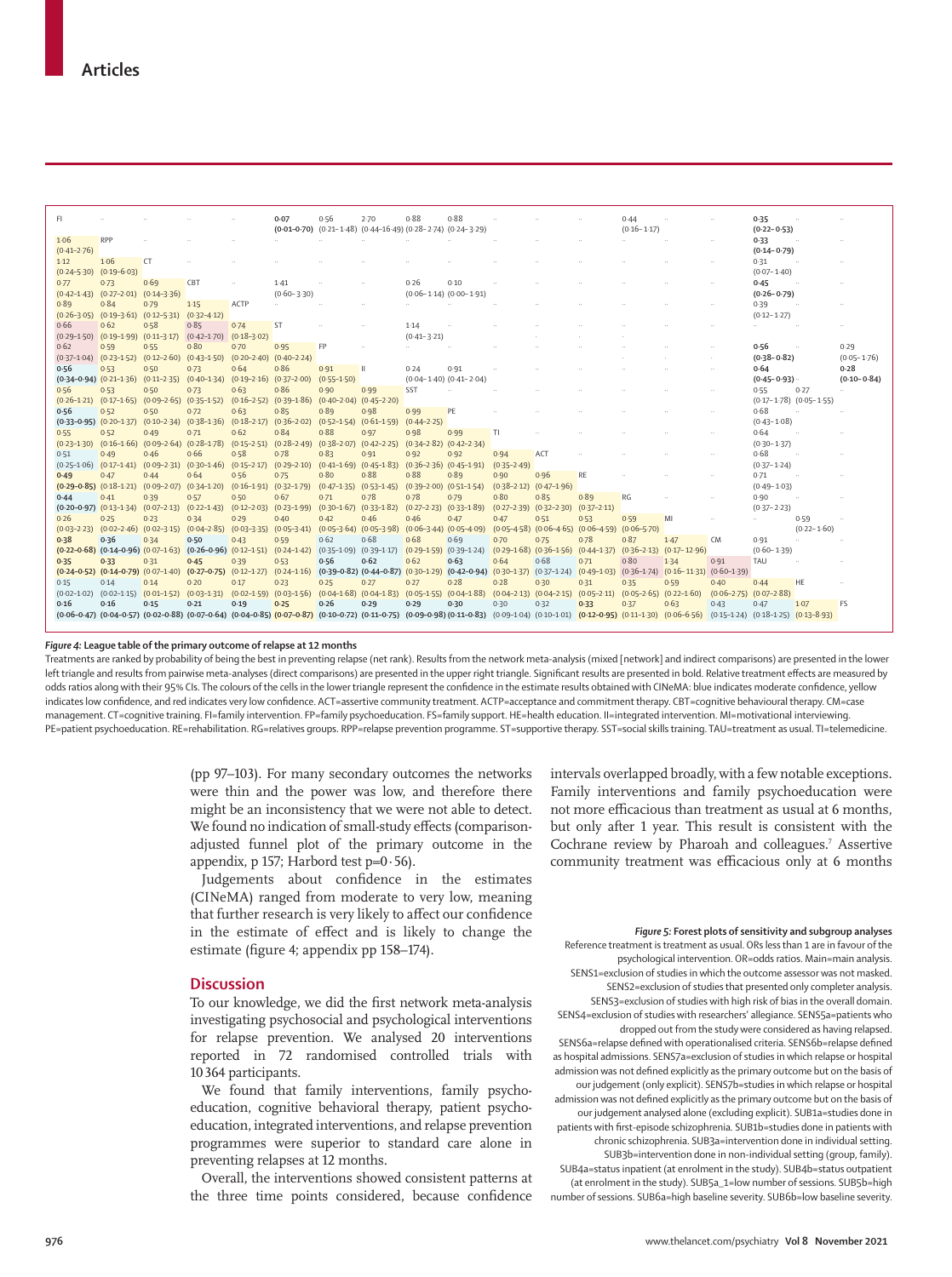and cognitive behavioural therapy was efficacious only at 1 year, but not in the longer term. Notably, results at different timepoints were often from different studies,

and fewer studies reported data at 6 months and more than 1 year compared with at 1 year, leading to lower power at these secondary timepoints.

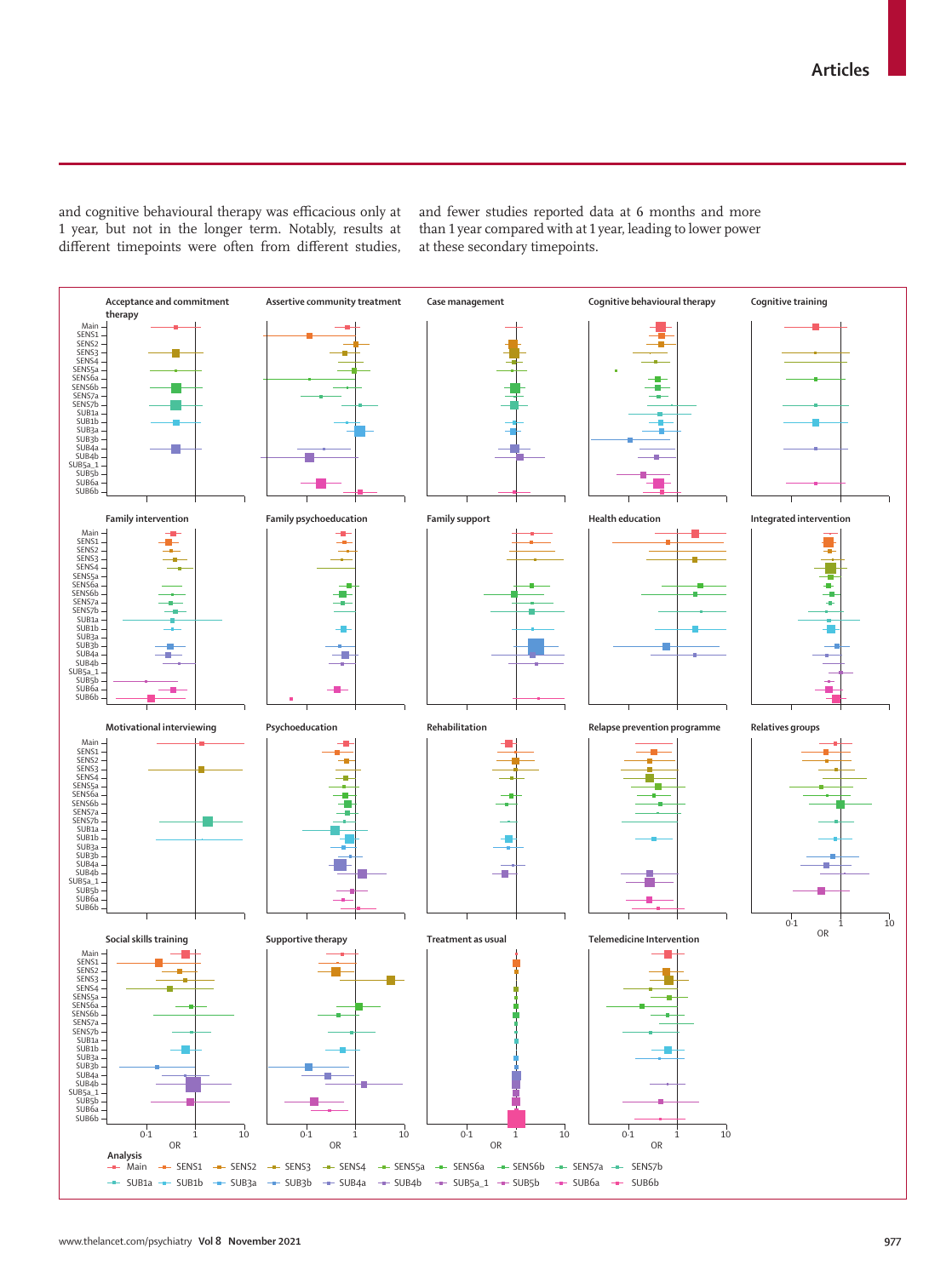Family interventions were also efficacious in improving other outcomes such as symptoms of schizophrenia and functioning. Therefore, the prevention effect on relapse could be mediated by other factors such as reduction in symptoms, better functioning, direct involvement of family members, and better compliance. Family members might become more able to manage crises, reducing hospital admissions. A simpler intervention in the form of family psychoeducation was also effective in preventing relapses and improving symptoms. Thus, in the absence of resources, simple family psychoeducation might be offered as a minimum solution. Both family interventions and family psychoeducation need some time to take effect, reducing the risk of relapse only after 1 year. By contrast, the mere provision of support for relatives or family had no effect. The effects of different kinds of family interventions on relapse are under investigation in an ongoing network meta-analysis.<sup>27</sup>

Patient psychoeducation was more effective than was treatment as usual at 12 months, but not at 6 months or more than 12 months**,** but with broadly overlapping confidence intervals. In the Cochrane review by Xia and colleagues,6 patient psychoeducation was efficacious in preventing relapse after 1 year. This pairwise metaanalysis had broader inclusion criteria (which is not possible with a network meta-analysisNMA in order not to break the transitivity assumption) and therefore more data. Furthermore, we found patient psychoeducation to be effective in reducing symptoms and improving adherence when compared with treatment as usual.

Cognitive behavioural therapy was efficacious in reducing relapse at 12 months and in improving many secondary outcomes (overall, positive, and negative symptoms; adherence; and functioning). The benefit in reduction of relapse in the longer term is unclear, consistent with the results of Jones and colleagues.<sup>8</sup> Cognitive behavioural therapy is not specifically designed for relapse prevention; its primary goal is to reduce persistent psychotic symptoms, for which it is effective.<sup>28</sup> Other modules of cognitive behavioural therapy could be developed to improve its effect for relapse prevention in the longer term.

Integrated interventions combine different components as a treatment. Results were robust across timepoints for relapse and showed efficacy in primary and secondary outcomes. However, the implications for clinical practice are unclear, because it cannot be deduced whether integrated interventions are effective because they include more components or because certain components are deemed particularly effective. A component network meta-analysis design could help to ascertain the role of the specific elements of the integrated interventions.

Specific relapse prevention programmes focus on relapse prevention by monitoring early symptoms of relapse. Results were promising, but little evidence was available (two studies with 92 participants).

Psychosocial interventions such as assertive community treatment, case management, and rehabilitation aim at providing structure to the life of the patient outside of the hospital, by visiting the patient at home, providing a reference figure for service organisation, or offering rehabilitation activities. Rehabilitation had promising results in preventing relapse; assertive community treatment reduced the risk of relapse at 6 months, while for case management the confidence intervals include the possibility of no difference with treatment as usual (only three studies). These results are consistent with previous broader reviews that found assertive community treatment effective in preventing relapse,<sup>29</sup> and no protective effect for case management.<sup>30</sup>

Other psychosocial interventions did not reduce the risk of relapse. For some of them, this might not be surprising, because they are either designed with a different focus than relapse prevention (eg, social skills training), or little evidence was available (eg, cognitive training or telemedicine).

Overall, results on efficacy-related secondary outcomes showed the same patterns as the primary outcome, relapse.

Whether psychotherapy can cause side effects is an important question,<sup>12,31</sup> but still rarely investigated. On the basis of our data, we could not draw conclusions on the tolerability of the investigated interventions. Potential side effects can be more easily monitored in observational studies that focus more on the process of psychotherapy, rather than the outcome, as is the case with randomised controlled trials. Trials have many methodological challenges, and investigation of weakly defined outcomes might be very difficult.

Our findings have the following limitations. Firstly, the available data for many comparisons are based on few studies (in some cases just one or two studies), leading to thinly connected networks and low statistical power to detect possible differences. Therefore, the results should be interpreted with caution, and for this reason hierarchies based on p values and direct comparisons between interventions were used only for presentation purposes, but not interpreted.

Secondly, risk of bias in the included studies was classified as some concerns or high, leading to mainly low confidence in the estimates evaluated with CINeMA. Masking of therapist and patients is not possible in studies on psychological interventions, introducing an unavoidable source of bias.

Thirdly, although we applied stringent inclusion criteria and identified no clear transitivity problems, there was heterogeneity and inconsistency for some outcomes. We explored potential effect modifiers, but found no evident role for any of the moderators investigated. By contrast, results were generally robust across additional analyses. We planned to investigate the role of different definitions of relapse, but because relapse was often poorly defined this analysis was not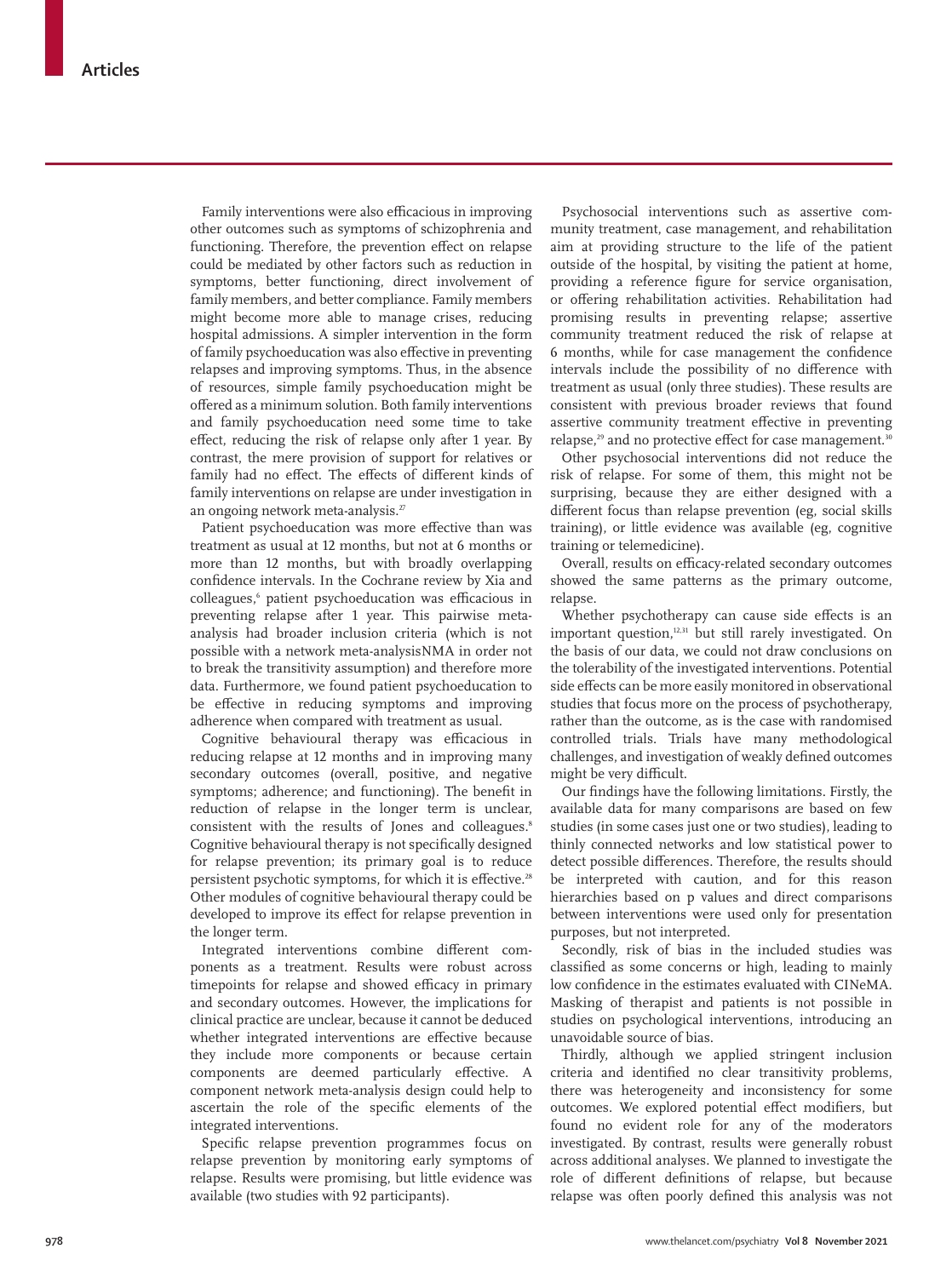possible, except for the separate analysis of readmission to hospital.

Fourth, in all the included randomised controlled trials, psychological interventions were offered in addition to pharmacological treatment. Details on medication received and doses are very rarely provided, so that the roles of the treatments are difficult to disentangle. If randomisation ensures that characteristics of patients and potential confounders, such as pharmacological treatment received, are equally distributed between the study arms, randomisation cannot address any potential modifying effect of pharmacological treatment received on the effect of the added psychological and psychosocial intervention. Findings about the included psychological and psychosocial interventions must be interpreted as the effects of the interventions provided in addition to pharmacotherapy.

To overcome these limitations, high quality randomised controlled trials need to be done, reporting on patient drug therapy in detail and providing an operationalised definition of relapse. These trials, together with studies of other designs, should also investigate the mechanisms and specific processes of change underlying the relapse preventive effects of the interventions, which is important for their scalability and sustainability in routine care.

Finally, although patient psychoeducation, integrated interventions, and relapse prevention programmes were effective for the primary outcome, there was considerable variability in different subgroup and sensitivity analyses. By contrast, results for family interventions, family psychoeducation and cognitive behavioural therapy were robust, and their nodes were well connected in the networks. For this reason, although our results demonstrate that many psychological interventions can play a role in the prevention of relapse in patients with schizophrenia, policy makers and clinicians should consider giving priority to family interventions, family psychoeducation, and cognitive behavioural therapy when allocating resources and planning maintenance treatment for patients with schizophrenia.

#### **Contributors**

IB, AR, and SL designed the study, with input from GP-W, CB, TAF, and GS. IB set up the database, with help from JS-T. IB, AR, HG-M, HW and DW screened the literature search, acquired reports of the relevant trials, identified multiple publications of individual studies, selected included studies, and extracted data. IB contacted trial investigators for additional information and did the statistical analyses, with inputs from SS, SL and GS. IB, AR, SL, and GS analysed and interpreted the data. W-PH provided input to study design and results interpretation from patients' perspective. IB and AR verified the underlying data. IB and SL wrote the draft and the final version of the manuscript. All authors critically reviewed the report for important intellectual content and approved the final submitted version. All authors had full access to all the data in the study and accept responsibility to submit for publication.

#### **Declaration of interests**

In the past 3 years, SL has received honoraria for service as a consultant or adviser for Alkermes, Angelini, Gedeon Richter, Lundbeck, Recordati, ROVI, Sandoz, and TEVA; and for lectures from Angelini, Eisai, Gedeon Richter, Janssen, Johnson and Johnson, Lundbeck, Merck Sharpp and

Dome, Otsuka, Recordati, SanofiAventis, Sunovion, and Medichem. TAF reports grants and personal fees from Mitsubishi-Tanabe, personal fees from MSD, and grants and personal fees from Shionogi, outside of the submitted work. Additionally, TAF has a patent 2020-548587 concerning smartphone CBT applications pending, and intellectual properties for Kokoro-application licensed to Mitsubishi-Tanabe. All other authors declare no competing interests.

#### **Data sharing**

Please contact the corresponding author if you would like to see any data that are not included in the Article or the Appendix.

#### **Acknowledgements**

This work was supported by the German Ministry for Education and Research (Bundesministerium für Bildung und Forschung, BMBF), grant number FKZ 01KG1803. We thank Samantha Roberts for doing the electronic literature search. We thank all the authors of the included studies, particularly the authors who answered our request and sent additional data.

#### **References**

- 1 Vos T, Lim SS, Abbafati C, et al. Global burden of 369 diseases and injuries in 204 countries and territories, 1990–2019. A systematic analysis for the Global Burden of Disease Study 2019. *Lancet* 2020; **396:** 1204–22.
- 2 Bouwmans C, Sonneville C de, Mulder CL, Hakkaart-van Roijen L. Employment and the associated impact on quality of life in people diagnosed with schizophrenia. *Neuropsychiatr Dis Treat* 2015; **11:** 2125–42.
- The American Psychiatric Association. Practice guideline for the treatment of patients with schizophrenia. 3rd edn. Washington DC, 2021.
- 4 Schneider-Thoma J, Chalkou K, Dörries C, et al. Comparative efficacy and tolerability of 31 oral and depot antipsychotics for maintenance treatment of adults with schizophrenia: a systematic review and network meta-analysis. *Lancet* (in press).
- 5 Ceraso A, Lin JJ, Schneider-Thoma J, et al. Maintenance treatment with antipsychotic drugs for schizophrenia. *Cochrane Database Syst Rev* 2020; **8:** CD008016.
- 6 Xia J, Merinder LB, Belgamwar MR. Psychoeducation for schizophrenia. *Cochrane Database Syst Rev* 2011; **6:** CD002831.
- 7 Pharoah F, Mari J, Rathbone J, Wong W. Family intervention for schizophrenia. *Cochrane Database Syst Rev* 2010; **12:** CD000088.
- Jones C, Hacker D, Xia J, et al. Cognitive behavioural therapy plus standard care versus standard care for people with schizophrenia. *Cochrane Database Syst Rev* 2018; **12:** CD007964.
- 9 Ashcroft K, Kim E, Elefant E, Benson C, Carter JA. Meta-analysis of caregiver-directed psychosocial interventions for schizophrenia. *Community Ment Health J* 2018; **54:** 983–91.
- 10 Zhao S, Sampson S, Xia J, Jayaram MB. Psychoeducation (brief) for people with serious mental illness. *Cochrane Database Syst Rev* 2015; **4:** CD010823.
- 11 Jones C, Hacker D, Meaden A, et al. Cognitive behavioural therapy plus standard care versus standard care plus other psychosocial treatments for people with schizophrenia. *Cochrane Database Syst Rev* 2018; **11:** CD008712.
- 12 Linden M, Schermuly-Haupt M-L. Definition, assessment and rate of psychotherapy side effects. *World Psychiatry* 2014; **13:** 306–09.
- 13 netmeta. Network meta-analysis using frequentist methods. 2021. https://cran.r-project.org/web/packages/netmeta/index.html (accessed Aug 25, 2021).
- 14 Rücker G, Schwarzer G. Ranking treatments in frequentist network meta-analysis works without resampling methods. *BMC Med Res Methodol* 2015; **15:** 58.
- 15 Rhodes KM, Turner RM, Higgins JPT. Predictive distributions were developed for the extent of heterogeneity in meta-analyses of continuous outcome data. *J Clin Epidemiol* 2015; **68:** 52–60.
- Turner RM, Jackson D, Wei Y, Thompson SG, Higgins JPT. Predictive distributions for between-study heterogeneity and simple methods for their application in Bayesian meta-analysis. *Stat Med*  2015; **34:** 984–98.
- 17 Bighelli I, Rodolico A, Pitschel-Walz G, et al. Psychosocial treatments for relapse prevention in schizophrenia: study protocol for a systematic review and network meta-analysis of randomised evidence. *BMJ Open* 2020; **10:** e035073.